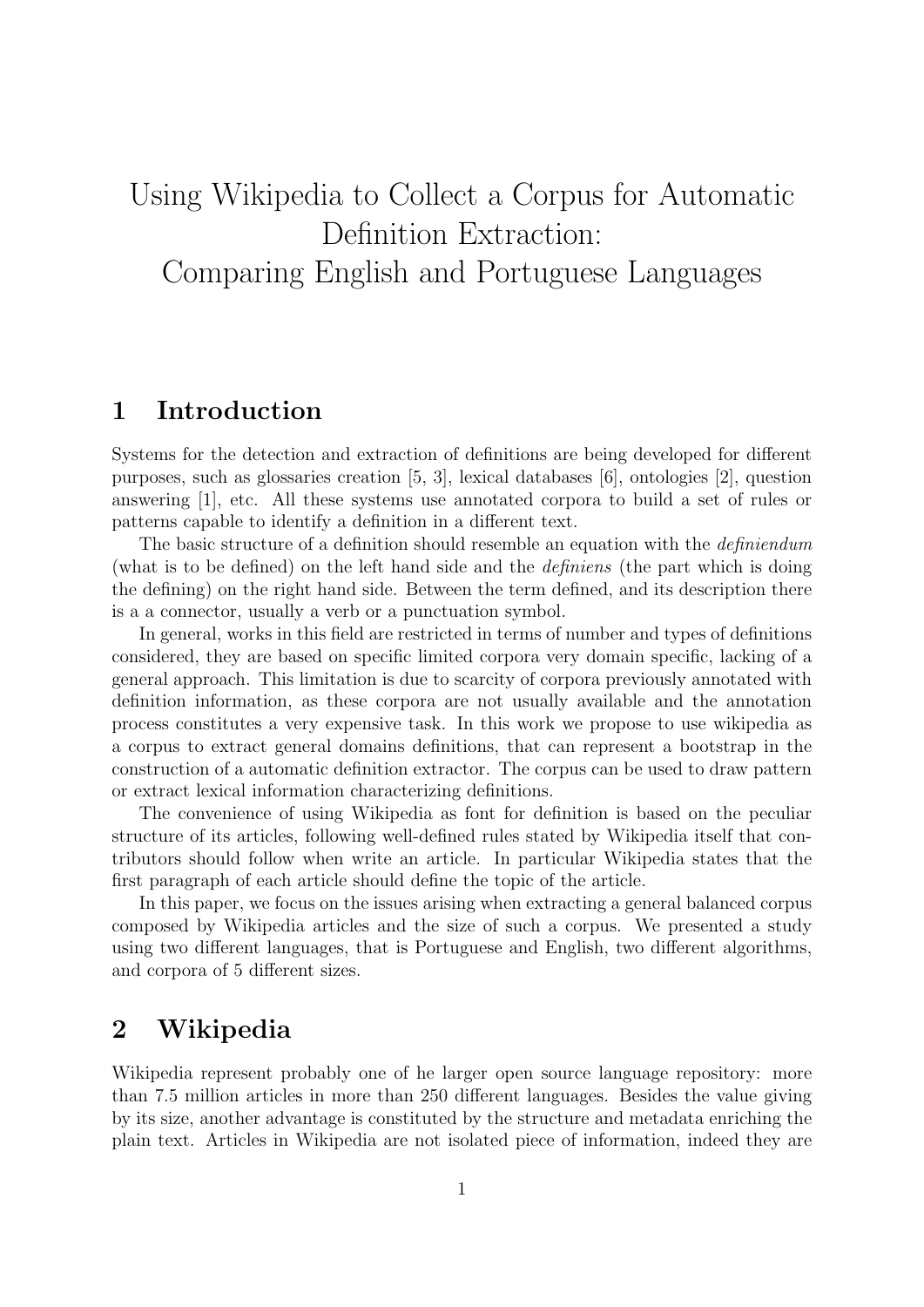linked to each others through both great number of inter-reference link and a structured category system.

For this rich structured information, Wikipedia has been used in a variety of NLP related task, such as text classification [8], information retrieval[9], question answering, computing semantic relatedness[10], or named entity recognition. Regarding definition extraction, Wikipedia was used as the main font to address definitional questions in QA systems [4].

For our specific propose we exploit both the category structure and the article structure characterizing Wikipedia. In the next two subsections we will describe these characteristics.

### 2.1 Article Structure

The structure of each article follows well-defined rules. In particular, Wikipedia states that the first paragraph of each article should define the topic with a neutral point of view, but without being overly specific.

The article usually begins with a declarative sentence giving a concise definition, telling the nonspecialist reader what is the subject. The first occurrence of term defined is placed in boldface.

These guide-lines allow to extract automatically the first sentences as a definition, where the term defined is the title of the article, the first verb in main form is the connector verb and what follows is the definiendum.

### 2.2 Category Structure

Categories in Wikipedia are organized in a taxonomy-like structure. This means that categories do not form a strict hierarchy or tree, since each article can appear in more than one category, and each category can appear in more than one parent category. Furthermore, each category can have an arbitrary number of subcategories, where a subcategory is typically established because of a hyponymy or meronymy relation.

When browsing Wikipedia categories for articles there are two top categories, parents of all other categories denoting a top-level place to start browsing the "tree of all knowledge". They represent a top level entry in terms of encyclopedia article function and content. These two top categories are "Fundamentals" and "Main Topics".

"Fundamentals" is intended to contain all and only the few most Fundamental ontological categories which can reasonably be expected to contain every possible Wikipedia article under their category trees.This category has four subcategories.

"Main Topics" is an alternative root category, based on a somewhat more detailed initial classification. It has twenty-two sub-categories.

### 3 The English and Portuguese Wikipedia

We accessed and analyzed Wikipedia dumps through Java Wikipedia Library (JWPL), an open-source, Java-based application programming interface that allows to access all information contained in a Wikipedia [10].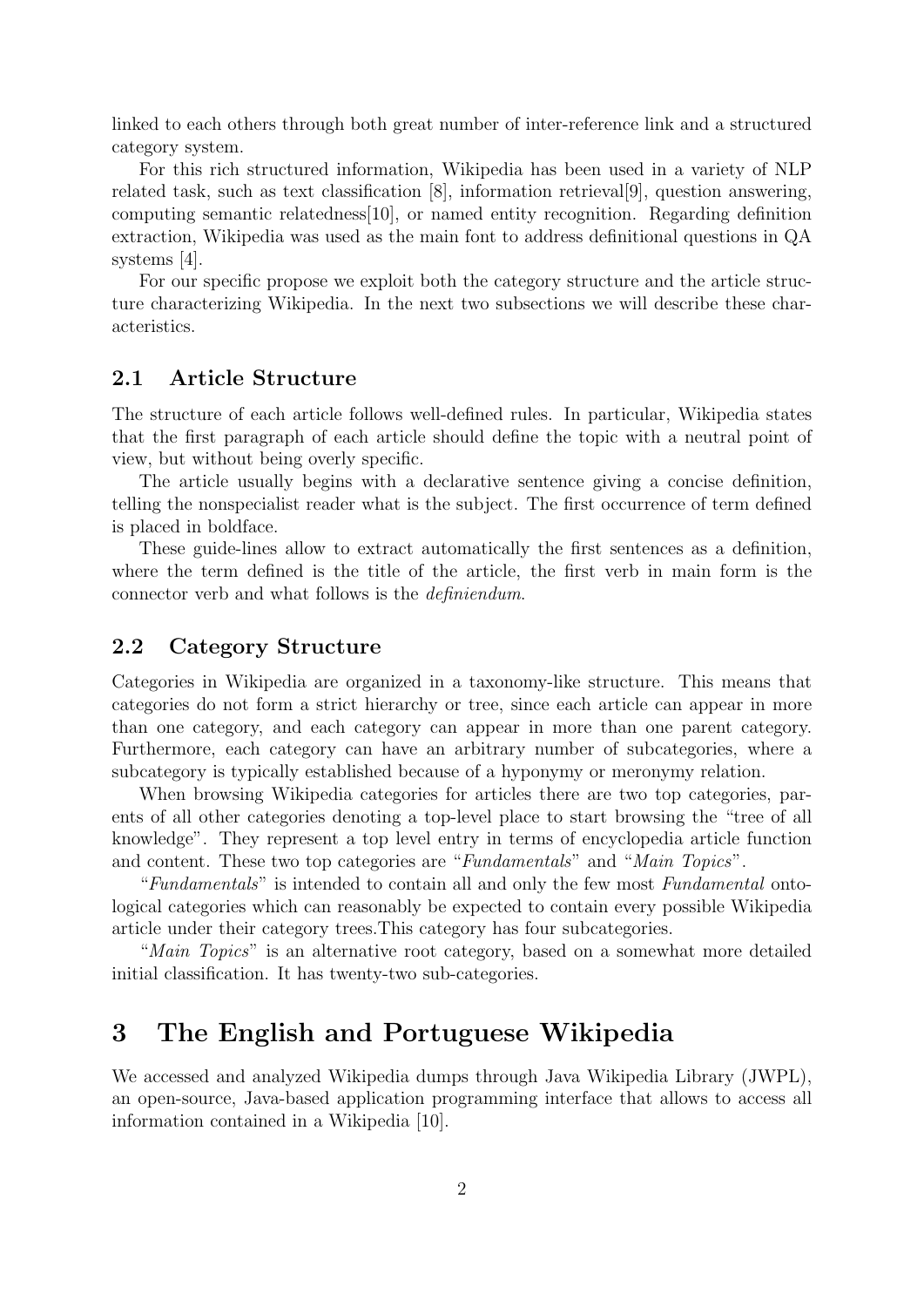|            | EN.       | PT        |
|------------|-----------|-----------|
| Pages      | 8,739,845 | 1,240,318 |
| Categories | 744,971   | 116,885   |

Table 1: Wikipedia Dump

The two wikipedia used in this work are based on the dump available in http:// dumps.wikimedia.org/backup-index.html. The English dump is dated 3rd of August 2011, while Portuguese one is dated 30th of May 2011. In Table1 the size of the two wikipedia is show.

### 4 Extracting corpora of definitions

When using Wikipedia to build as a general corpus for improving automatic definition extraction there are several questions that must be addressed, such as representativeness, sample and balance of the corpus. This is due to the fact that the grown of wikipedia is not controlled, and a particular area could be more developed than another and there is no way to know where it happens.

As explained in Section 2.2, articles in Wikipedia are organized in order to follow a hierarchical structure, from more general to more specific topics. Following this tree is possible to extract articles on general topics, selecting the articles directly linked to these top level categories. It also true that Wikipedia does not guarantee that the domain are equally covered and with the same granularity. This means that going down along the category structures some domains begin to include very specific articles very soon.

Two algorithms to collect articles are here proposed. A first algorithm (Alg1) collect the same number of articles for each category below the top category separately. In this way we want ensure that each domain, represented by the children of top categories, has the same likelihood to be represented.

The second algorithm (Alg2), first gather together all the articles linked to the top category children and then collect randomly the articles till get the desired number. As for the first algorithm, if the number of articles is less than the corpus size, the operation is repeated with the categories in the next level of the tree.

Using these algorithms, we extract five corpora with different size, containing respectively 1000, 10000, 25000, 50000, 100000 articles. The question we want to address is which top category is better to start from, either "Fundamentals" or "Main Topics", in which way to harvest the tree and the influence of different corpus size.

We automatically extracted the first sentence of each article, as it represent a definition, marking the defined term, the connector verb and the definiens.

# 5 Analyzing Corpora

In order to analyze the corpora, we focus our attention on the first noun after the connector verb "to be". The verb "to be" when used as connector verb in a definition introduces a generic hyperonyms occurring in definitions. Several authors focus on words such as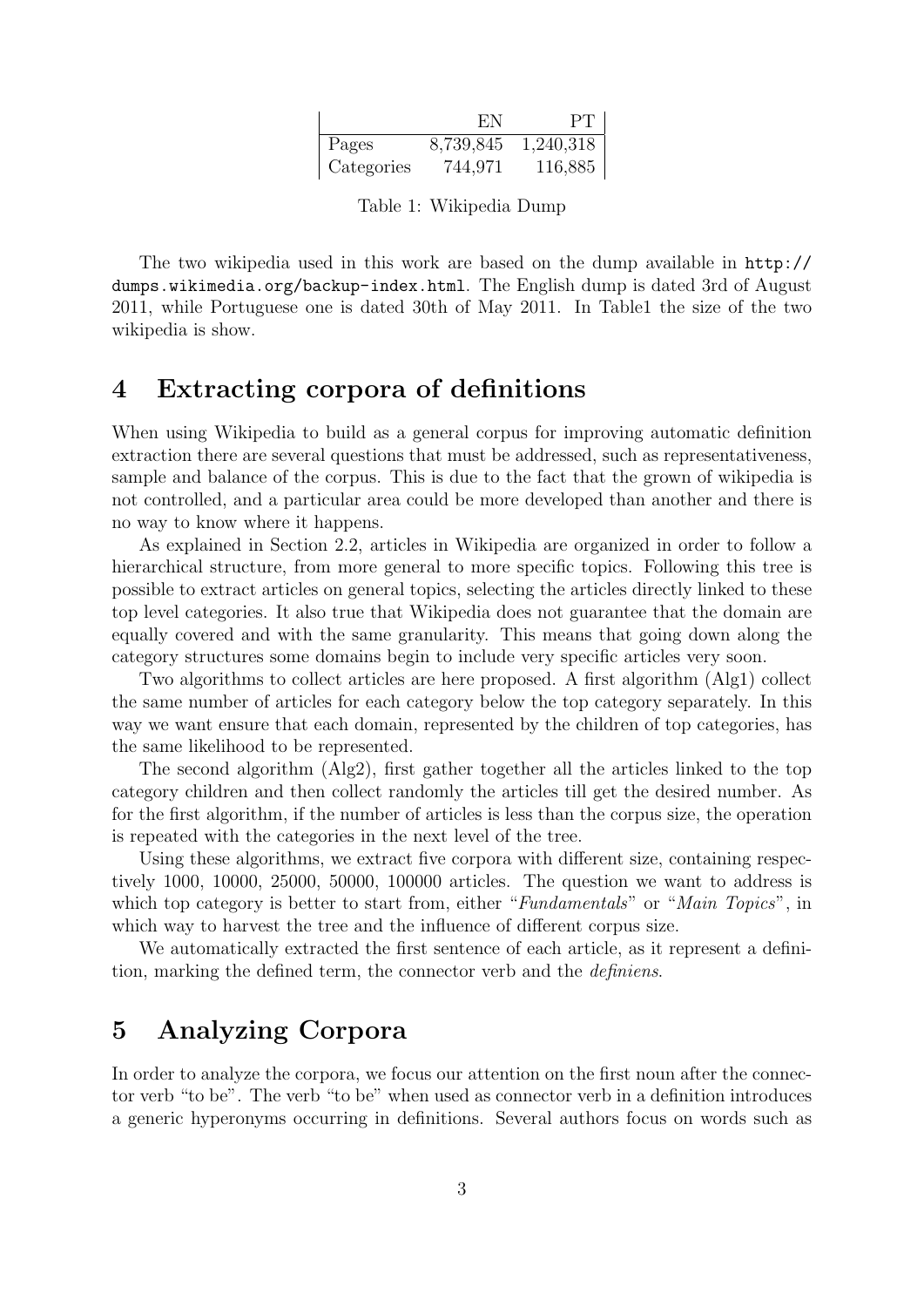#### Table 2: Alg1 Fundamentals EN

#### Table 3: Alg2 Fundamentals EN

| 1,000            | 10,000               | 25,000              | 50,000    | 100,000                   | 1,000                | 10,000           | 25,000               | 50,000                                              | 100,000           |
|------------------|----------------------|---------------------|-----------|---------------------------|----------------------|------------------|----------------------|-----------------------------------------------------|-------------------|
| term             | term                 | term                | term      | term                      | term                 | term             | term                 | term                                                | term              |
| element          | process              | process             | process   | plant                     | concept              |                  |                      | organization organization organization organization |                   |
| study            | form                 | type                |           | organization organization | form                 | process          | process              | process                                             | name              |
| name             | element              | name                | plant     | type                      | study                | form             | form                 | type                                                | type              |
| form             | type                 | organization name   |           | name                      | process              | type             | type                 | form                                                | plant             |
| concept          | concept              | form                | type      | process                   | organization concept |                  | name                 | name                                                | form              |
| process          | name                 | plant               | form      | form                      | theory               | name             | concept              | concept                                             | process           |
| phenomenon study |                      | concept             | concept   | genus                     | state                | element          | study                | method                                              | book              |
| group            | organization element |                     | method    | species                   | element<br>type      | study<br>method  | method<br>system     | study<br>theory                                     | method<br>concept |
| type             | method               | method              | study     | method                    | phenomenon theory    |                  | group                | book                                                | genus             |
| state            | theory               | study               | compound  | compound                  |                      |                  |                      |                                                     |                   |
| model            | system               | system              | element   | concept                   | name                 | system           | book                 | group                                               | group             |
| theory           | phenomenon theory    |                     | species   | book                      | group                | group            | theory               | system                                              | language          |
| statement        | group                | book                | genus     | study                     | approach             | book             | element              | plant                                               | study             |
| organization set |                      | group               | theory    | element                   | act                  | field            | plant                | set                                                 | species           |
| method           | model                | genus               | system    | system                    | ability              | act              | set                  | act                                                 | journal           |
| field            | field                | species             | book      | group                     | system               | state            | field                | field                                               | system            |
| system           | plant                | set                 | group     | act                       | science              | set              | act                  | practice                                            | organisation      |
| act              | approach             | compound            | set       | theory                    | part                 | practice         | research             | branch                                              | act               |
| ability          | state                | field               | act       | part                      | material             | model            | approach             | research                                            | part              |
| word             | branch               | branch              | branch    | set                       | book                 | research         | practice             | element                                             | theory            |
| principle        | measure              | phenomenon research |           | technique                 | practice             | branch           | branch               | business                                            | association       |
| part             | part                 | practice            | practice  | research                  | model                | phenomenon state |                      | approach                                            | research          |
| meson            | book                 | model               | technique | branch                    | emotion              | plant            | phenomenon technique |                                                     | body              |
| genus            | act                  | research            | field     | journal                   | body                 | approach         | movement             | movement                                            | set               |

#### Table 4: Alg1 Main Topics EN

### Table 5: Alg2 Main Topics EN

| 1,000              | 10,000            | 25,000    | 50,000                                 | 100,000   | 1,000              | 10,000              | 25,000               | 50,000    | 100,000                   |
|--------------------|-------------------|-----------|----------------------------------------|-----------|--------------------|---------------------|----------------------|-----------|---------------------------|
| term               | term              | term      | term                                   | term      | term               | term                | term                 | term      | term                      |
| study              | process           | process   | process                                | type      | study              | process             | process              |           | organization organization |
| process            | form              |           | organization organization organization |           | system             | type                | organization process |           | type                      |
| system             | organization form |           | form                                   | name      | process            | form                | type                 | type      | plant                     |
| set                | study             | type      | type                                   | plant     | method             | method              | form                 | form      | name                      |
| research           | type              | name      | name                                   | process   | practice           | organization method |                      | method    | process                   |
| branch             | method            | study     | method                                 | journal   | organization study |                     | study                | name      | form                      |
| form               | name              | method    | list.                                  | form      | field              | concept             | concept              | study     | journal                   |
| concept            | concept           | concept   | study                                  | book      | concept            | name                | name                 | concept   | book                      |
| computer           | computer          | list      | book                                   | list      | application        | business            | practice             | plant     | method                    |
| practice           | system            | computer  | concept                                | method    | research           | practice            | research             | book      | list                      |
| organization field |                   | book      | journal                                | computer  | form               | system              | field                | device    | language                  |
| theory             | branch            | field     | plant                                  | language  | branch             | field               | system               | language  | device                    |
| period             | research          | system    | computer                               | study     | act                | branch              | business             | iournal   | study                     |
| method             | theory            | practice  | language                               | concept   | technology         | research            | set                  | system    | concept                   |
| application        | language          | language  | system                                 | research  | technique          | set                 | device               | research  | research                  |
| word               | art               | theory    | research                               | device    | set                | theory              | theory               | company   | system                    |
| type               | technique         | research  | device                                 | system    | business           | science             | result               | practice  | company                   |
| name               | practice          | art       | practice                               | group     | theory             | result              | approach             | act       | act                       |
| language           | science           | group     | group                                  | species   | ability            | act                 | branch               | list      | computer                  |
| field              | set               | journal   | theory                                 | act       | type               | device              | technique            | business  | group                     |
| event              | group             | branch    | art                                    | part      | time               | approach            | language             | set       | technique                 |
| discipline         | act               | set       | field                                  | technique | science            | technique           | company              | group     | species                   |
| act                | book              | technique | technique                              | company   | measure            | language            | group                | technique | software                  |
| state              | device            | area      | set                                    | school    | event              | technology          | act                  | software  | school                    |

"technique", "method", "process", "function", called class words, representing generic hyperonyms characterizing definitions [7].

In order to examine the corpora regarding their balance, the terms extracted were ordered from the more to the less frequent. The idea is that in the first places we expected to find generic word such those enumerate by Pearson [7]. If specific words appear, this means that the corpus over-represents a specific domain. We present, for space reason, only the first 25 terms for each algorithm and for each top category. Terms belonging to specific domains are underlined.

Tables 2, 3, 4, 5 show results for English. Regarding corpora with size 1000 and 10000, for both the algorithms and both top categories, the number of domain specific terms is very low (1 or 2). With bigger corpora the best results are obtained when Fundamentas is used instead of Main Topics and Alg2 instead of Alg1. Looking at the specific terms, we can see than when Fundamentals category is used the domains that are overrepresented are linked to editorial area (book and journal) and to the botanical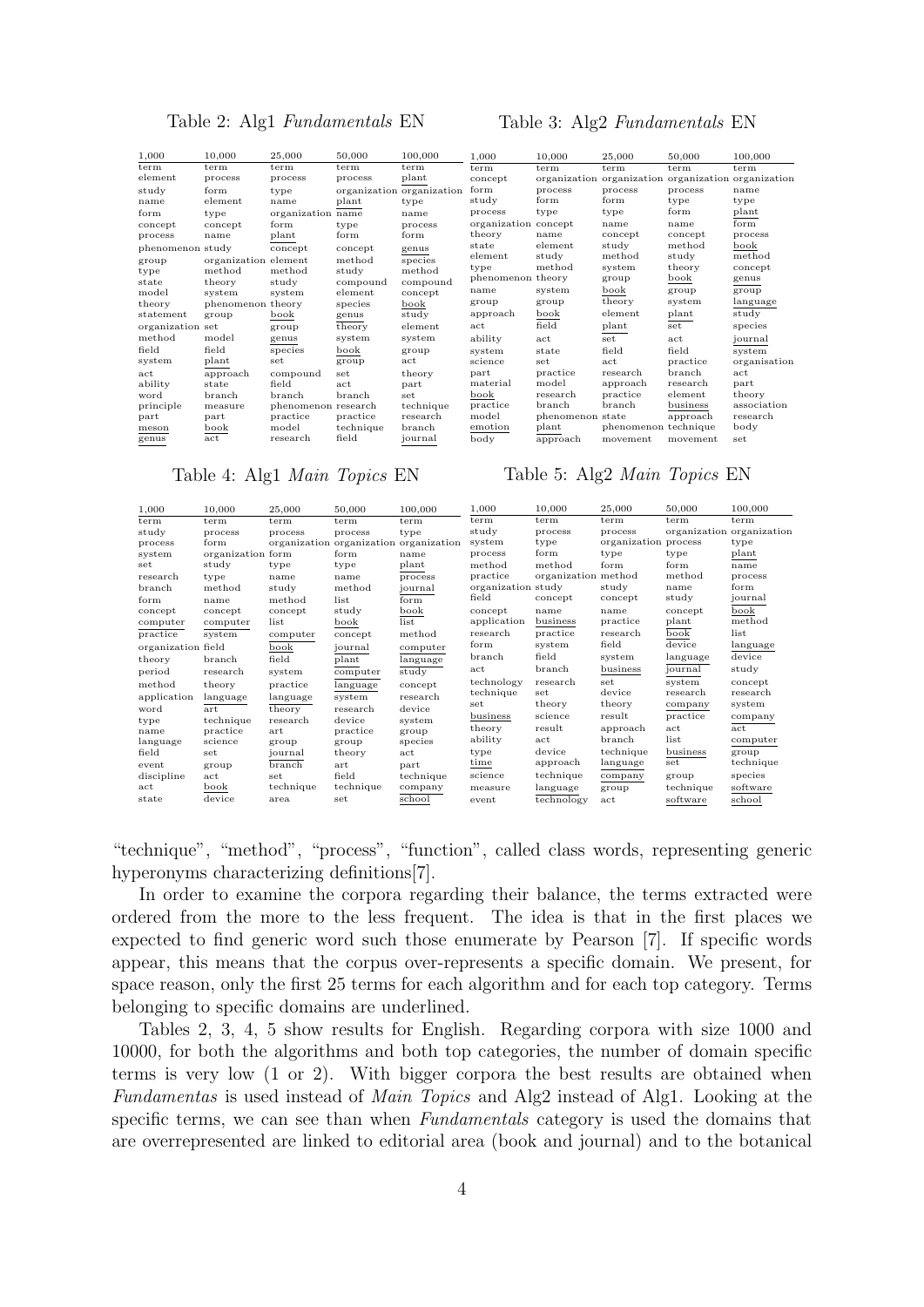#### Table 6: Alg1 Fundamentals PT

| 10,000<br>50,000<br>1,000<br>25,000<br>espiral<br>espiral<br>espiral<br>termo<br>galáxia<br>galáxia<br>asteroide<br>nome<br>galáxia<br>conjunto<br>termo<br>termo<br>espécie<br>conceito<br>número<br>nome<br>espécie<br>forma<br>nome<br>nome<br>símbolo<br>espécie<br>tipo<br>termo<br>organização<br>tipo<br>tipo<br>processo<br>organização<br>organização<br>doença<br>doença<br>conjunto<br>conjunto<br>sistema<br>número<br>fenômeno<br>forma.<br>forma.<br>forma<br>sistema<br>organização número<br>conjunto<br>asteroide<br>processo<br>tipo<br>empresa<br>teoria<br>sistema<br>processo<br>processo<br>conceito<br>sistema<br>expressão<br>doença<br>número<br>estado<br>grupo<br>ramo<br>designação<br>conceito<br>grupo<br>grupo<br>revista<br>asteroide<br>ramo<br>ramo<br>movimento<br>unidade<br>ramo<br>empresa<br>movimento<br>órgão<br>estrutura<br>expressão<br>instituição<br>unidade<br>gênero<br>área<br>unidade<br>conceito<br>designação<br>palavra<br>espécie<br>gênero<br>movimento<br>estrutura<br>método<br>parte<br>expressão<br>área<br>estudo<br>ciência<br>instrumento<br>parte |  |  |             |
|------------------------------------------------------------------------------------------------------------------------------------------------------------------------------------------------------------------------------------------------------------------------------------------------------------------------------------------------------------------------------------------------------------------------------------------------------------------------------------------------------------------------------------------------------------------------------------------------------------------------------------------------------------------------------------------------------------------------------------------------------------------------------------------------------------------------------------------------------------------------------------------------------------------------------------------------------------------------------------------------------------------------------------------------------------------------------------------------------------------|--|--|-------------|
|                                                                                                                                                                                                                                                                                                                                                                                                                                                                                                                                                                                                                                                                                                                                                                                                                                                                                                                                                                                                                                                                                                                  |  |  | 100,000     |
|                                                                                                                                                                                                                                                                                                                                                                                                                                                                                                                                                                                                                                                                                                                                                                                                                                                                                                                                                                                                                                                                                                                  |  |  | asteroide   |
|                                                                                                                                                                                                                                                                                                                                                                                                                                                                                                                                                                                                                                                                                                                                                                                                                                                                                                                                                                                                                                                                                                                  |  |  | espécie     |
|                                                                                                                                                                                                                                                                                                                                                                                                                                                                                                                                                                                                                                                                                                                                                                                                                                                                                                                                                                                                                                                                                                                  |  |  | género      |
|                                                                                                                                                                                                                                                                                                                                                                                                                                                                                                                                                                                                                                                                                                                                                                                                                                                                                                                                                                                                                                                                                                                  |  |  | espiral     |
|                                                                                                                                                                                                                                                                                                                                                                                                                                                                                                                                                                                                                                                                                                                                                                                                                                                                                                                                                                                                                                                                                                                  |  |  | nome        |
|                                                                                                                                                                                                                                                                                                                                                                                                                                                                                                                                                                                                                                                                                                                                                                                                                                                                                                                                                                                                                                                                                                                  |  |  | galáxia     |
|                                                                                                                                                                                                                                                                                                                                                                                                                                                                                                                                                                                                                                                                                                                                                                                                                                                                                                                                                                                                                                                                                                                  |  |  | termo       |
|                                                                                                                                                                                                                                                                                                                                                                                                                                                                                                                                                                                                                                                                                                                                                                                                                                                                                                                                                                                                                                                                                                                  |  |  | empresa     |
|                                                                                                                                                                                                                                                                                                                                                                                                                                                                                                                                                                                                                                                                                                                                                                                                                                                                                                                                                                                                                                                                                                                  |  |  | gênero      |
|                                                                                                                                                                                                                                                                                                                                                                                                                                                                                                                                                                                                                                                                                                                                                                                                                                                                                                                                                                                                                                                                                                                  |  |  | tipo        |
|                                                                                                                                                                                                                                                                                                                                                                                                                                                                                                                                                                                                                                                                                                                                                                                                                                                                                                                                                                                                                                                                                                                  |  |  | sistema     |
|                                                                                                                                                                                                                                                                                                                                                                                                                                                                                                                                                                                                                                                                                                                                                                                                                                                                                                                                                                                                                                                                                                                  |  |  | organização |
|                                                                                                                                                                                                                                                                                                                                                                                                                                                                                                                                                                                                                                                                                                                                                                                                                                                                                                                                                                                                                                                                                                                  |  |  | conjunto    |
|                                                                                                                                                                                                                                                                                                                                                                                                                                                                                                                                                                                                                                                                                                                                                                                                                                                                                                                                                                                                                                                                                                                  |  |  | forma       |
|                                                                                                                                                                                                                                                                                                                                                                                                                                                                                                                                                                                                                                                                                                                                                                                                                                                                                                                                                                                                                                                                                                                  |  |  | grupo       |
|                                                                                                                                                                                                                                                                                                                                                                                                                                                                                                                                                                                                                                                                                                                                                                                                                                                                                                                                                                                                                                                                                                                  |  |  | unidade     |
|                                                                                                                                                                                                                                                                                                                                                                                                                                                                                                                                                                                                                                                                                                                                                                                                                                                                                                                                                                                                                                                                                                                  |  |  | família     |
|                                                                                                                                                                                                                                                                                                                                                                                                                                                                                                                                                                                                                                                                                                                                                                                                                                                                                                                                                                                                                                                                                                                  |  |  | instituição |
|                                                                                                                                                                                                                                                                                                                                                                                                                                                                                                                                                                                                                                                                                                                                                                                                                                                                                                                                                                                                                                                                                                                  |  |  | órgão       |
|                                                                                                                                                                                                                                                                                                                                                                                                                                                                                                                                                                                                                                                                                                                                                                                                                                                                                                                                                                                                                                                                                                                  |  |  | processo    |
|                                                                                                                                                                                                                                                                                                                                                                                                                                                                                                                                                                                                                                                                                                                                                                                                                                                                                                                                                                                                                                                                                                                  |  |  | instrumento |
|                                                                                                                                                                                                                                                                                                                                                                                                                                                                                                                                                                                                                                                                                                                                                                                                                                                                                                                                                                                                                                                                                                                  |  |  | ramo        |
|                                                                                                                                                                                                                                                                                                                                                                                                                                                                                                                                                                                                                                                                                                                                                                                                                                                                                                                                                                                                                                                                                                                  |  |  | programa    |
|                                                                                                                                                                                                                                                                                                                                                                                                                                                                                                                                                                                                                                                                                                                                                                                                                                                                                                                                                                                                                                                                                                                  |  |  | doença      |
| estudo<br>método<br>ato<br>programa                                                                                                                                                                                                                                                                                                                                                                                                                                                                                                                                                                                                                                                                                                                                                                                                                                                                                                                                                                                                                                                                              |  |  | símbolo     |

#### Table 8: Alg1 Main Topics PT

#### Table 7: Alg2 Fundamentals PT

| 1,000              | 10,000              | 25,000            | 50,000      | 100,000     |
|--------------------|---------------------|-------------------|-------------|-------------|
| termo              | termo               | espiral           | espiral     | asteroide   |
| forma              | organização galáxia |                   | galáxia     | espiral     |
| conceito           | nome                | termo             | asteroide   | espécie     |
| nome               | número              | nome              | nome        | nome        |
| conjunto           | $_{\rm forma}$      | organização termo |             | galáxia     |
| processo           | tipo                | tipo              | espécie     | empresa     |
| organização        | conjunto            | forma             | empresa     | termo       |
| movimento          | espécie             | conjunto          | tipo        | tipo        |
| sistema            | conceito            | número            | organização | organização |
| tipo               | processo            | sistema           | sistema     | sistema     |
| estado             | sistema             | espécie           | forma       | grupo       |
| estudo             | movimento           | processo          | conjunto    | conjunto    |
| designação         | ramo                | doença            | órgão       | unidade     |
| área               | doença              | empresa           | processo    | forma       |
| parte              | expressão           | conceito          | grupo       | instituição |
| palavra            | associação          | ramo              | instituição | órgão       |
| fenômeno           | grupo               | grupo             | doença      | processo    |
| símbolo            | instituição         | movimento         | unidade     | partido     |
| revista            | teoria              | instituição       | ramo        | estação     |
| ramo               | designação          | órgão             | número      | doença      |
| prática            | empresa             | expressão         | movimento   | ramo        |
| método             | área                | associação        | conceito    | instrumento |
| denominação estudo |                     | unidade           | expressão   | entidade    |
| teoria             | ato                 | asteroide         | programa    | movimento   |
| órgão              | ciência             | área              | associação  | associação  |
|                    |                     |                   |             |             |

#### Table 9: Alg2 Main Topics PT

| 1,000                 | 10,000                     | 25,000                  | 50,000      | 100,000                 | 1.000               | 10,000              | 25,000             | 50,000      | 100,000     |
|-----------------------|----------------------------|-------------------------|-------------|-------------------------|---------------------|---------------------|--------------------|-------------|-------------|
| termo                 | termo                      | nome                    | nome        | género                  | termo               | termo               | nome               | género      | género      |
| nome                  | nome                       | termo                   | termo       | nome                    | conjunto            | nome                | termo              | nome        | espiral     |
| conjunto              | tipo                       | tipo                    | espécie     | espécie                 | forma               | conjunto            | tipo               | termo       | nome        |
| sistema               | conjunto                   | sistema                 | tipo        | espiral                 | processo            | sistema             | sistema            | tipo        | galáxia     |
| forma                 | sistema                    | conjunto                | género      | empresa                 | nome                | tipo                | conjunto           | sistema     | espécie     |
| conceito              | forma                      | forma                   | sistema     | termo                   | sistema             | forma               | forma              | empresa     | empresa     |
| tipo                  | processo                   | espécie                 | espiral     | tipo                    | tipo                | processo            | processo           | espécie     | termo       |
| processo              | ramo                       | processo                | conjunto    | jogo                    | designação          | ramo                | organização        | organização | tipo        |
|                       | computador computador jogo |                         | forma       | galáxia                 | computador conceito |                     | ramo               | conjunto    | gênero      |
| área                  | língua                     | doenca                  | jogo        | sistema                 | técnica             | organização empresa |                    | espiral     | asteroide   |
| ramo                  | organização espiral        |                         | organização | programa                | revista             | computador conceito |                    | forma.      | sistema     |
| ciência               | conceito                   | organização instituição |             | instituição             | organização         | língua              | programa           | processo    | organização |
| técnica               | espécie                    | ramo                    | processo    | série                   | expressão           | dispositivo         | espécie            | grupo       | grupo       |
| programa              | método                     | língua                  | empresa     | grupo                   | conceito            | movimento           | doença             | gênero      | conjunto    |
| organização expressão |                            | conceito                | língua      | conjunto                | área                | método              | dispositivo        | ramo        | jogo        |
| palavra               | dispositivo                | empresa                 | programa    | forma                   | ramo                | empresa             | número             | número      | forma       |
| expressão             | designação                 | programa                | galáxia     | gênero                  | grupo               | expressão           | movimento          | jogo        | instituição |
| método                | movimento                  | expressão               | grupo       | língua                  | ato                 | estudo              | método             | galáxia     | unidade     |
| estudo                | estudo                     | método                  | número      | organização             | dispositivo         | designação          | dia                | dia         | partido     |
| documento             | ciência                    | dispositivo             | ramo        | unidade                 | ciência             | área                | designação         | instituição | processo    |
| dispositivo           | área                       | movimento               | doenca      | processo                | tecnologia          | técnica             | instrumento doença |             | freguesia   |
| designação            | programa                   | instituição             | conceito    | banda                   | programa            | doença              | língua             | programa    | comuno      |
| tecnologia            | técnica                    | designação              | escola      | partido                 | estudo              | ciência             | grupo              | movimento   | programa    |
| revista               | empresa                    | computador método       |             | ramo                    | estrutura           | parte               | expressão          | conceito    | órgão       |
| instituicão           | instituicão                | grupo                   |             | instrumento instrumento | palavra             | programa            | computador método  |             | instrumento |

area (plant). When using Main Topics, at least other two over-represented domains are added, that is computer science (computer, software, language) and business (business and company).

Tables 6, 7, 8, 9 present the word lists for Portuguese corpora. As for English, the best results are obtained when Alg2 is used in conjunction with Fundamentals category. Regarding over-represented domain the situation is worst. As for English, we have the editorial area (revista  $=$ "magazine"), but then we have the health field (doença $=$ "illness"), the astronomic domain (asteroide="asteroid", galáxia="galaxy"), the math domain (espiral= "spiral", número="number"). When analyzing the word lists for *Main Topics* we find again the computer science domain (computador="computer", língua="language") but then we have also a number of other terms indicating very different domains such as jogo="game", dia="day", frequesia="municipality", etc.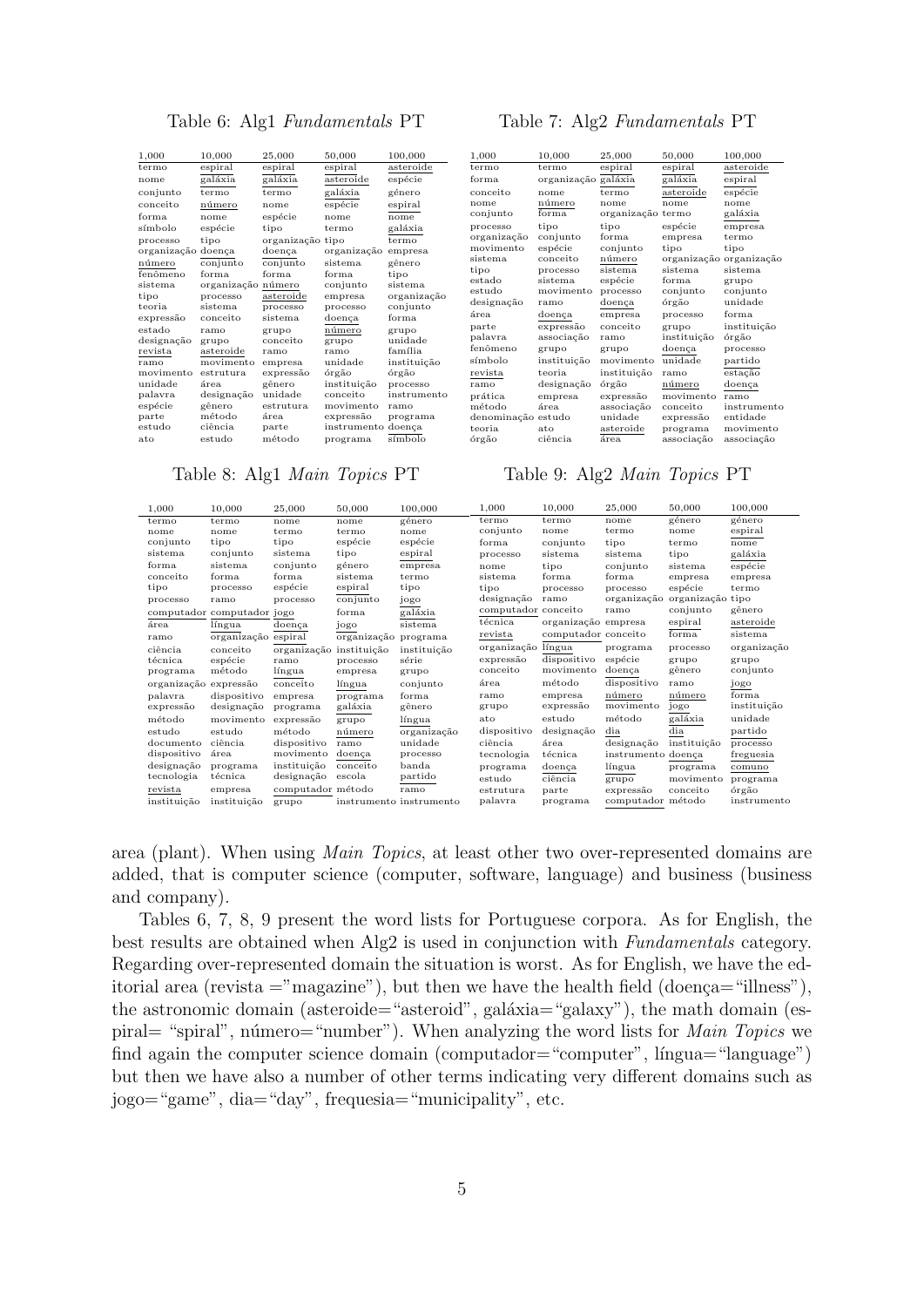## 6 Discussion and Conclusions

The word lists presented in the previous Section allows us to draw some final observations. In general corpora extracted starting from Main Topics are most affected by over-represented domains, especially when considering the three biggest corpora. This can be explained by the fact that this category has 22 children, representing specific domains. It turns more likely to encounter a over-specified area, composed for example by a list of all galaxy or of all plants. When comparing English and Portuguese experiments, Portuguese corpora present a greater number of over-represented domains. A possible explanation takes in consideration the size of Wikipedia, as Portuguese Wikipedia is by far smaller than the English ones, the number of article on general topics run out sooner.

To conclude, in this paper we show a method for building a corpus of definition using Wikipedia, applicable to different languages. We discuss two different algorithms and two different starting point categories. For both languages, the Fundamentals category in combination with Alg2, seem to devolve a more balanced corpus. Furthermore, a list of class word were extracted, that by itself represent a valuable resource in the definition extraction field.

# References

- [1] X. Chang and Q. Zheng. Offline definition extraction using machine learning for knowledge-oriented question answering. In D.-S. Huang, L. Heutte, and M. Loog, editors, ICIC (3), volume 2 of Communications in Computer and Information Science, pages 1286–1294. Springer, 2007.
- $[2]$  M. C. de Freitas. Elaboração automática de ontologias de domínio: discussão e resultados. PhD thesis, Pontifícia Universidade Católica de Rio de Janeiro, 2007.
- [3] R. Del Gaudio and A. Branco. Learning to identify definitions using syntactic feature. In Progress in Artificial Intelligence, 13th Portuguese Conference on Aritficial Intelligence, EPIA 2007, pages 659–670, Guimares, Portugal, December 2007. Springer Berlin.
- [4] I. Fahmi and G. Bouma. Learning to identify definitions using syntactic feature. In R. Basili and A. Moschitti, editors, Proceedings of the EACL workshop on Learning Structured Information in Natural Language Applications, Trento, Italy, 2006.
- [5] S. Muresan and J. Klavans. A method for automatically building and evaluating dictionary resources. In Proceedings of the Language Resources and Evaluation Conference (LREC), 2002.
- [6] J. Nakamura and M. Nagao. Extraction of semantic information from an ordinary english dictionary and its evaluation. In In Proceedings of the Twelfth International Conference on Computational Linguistics, 1988.
- [7] J. Pearson. Terms in Context. John Benjamins Publishing Company, 1998.